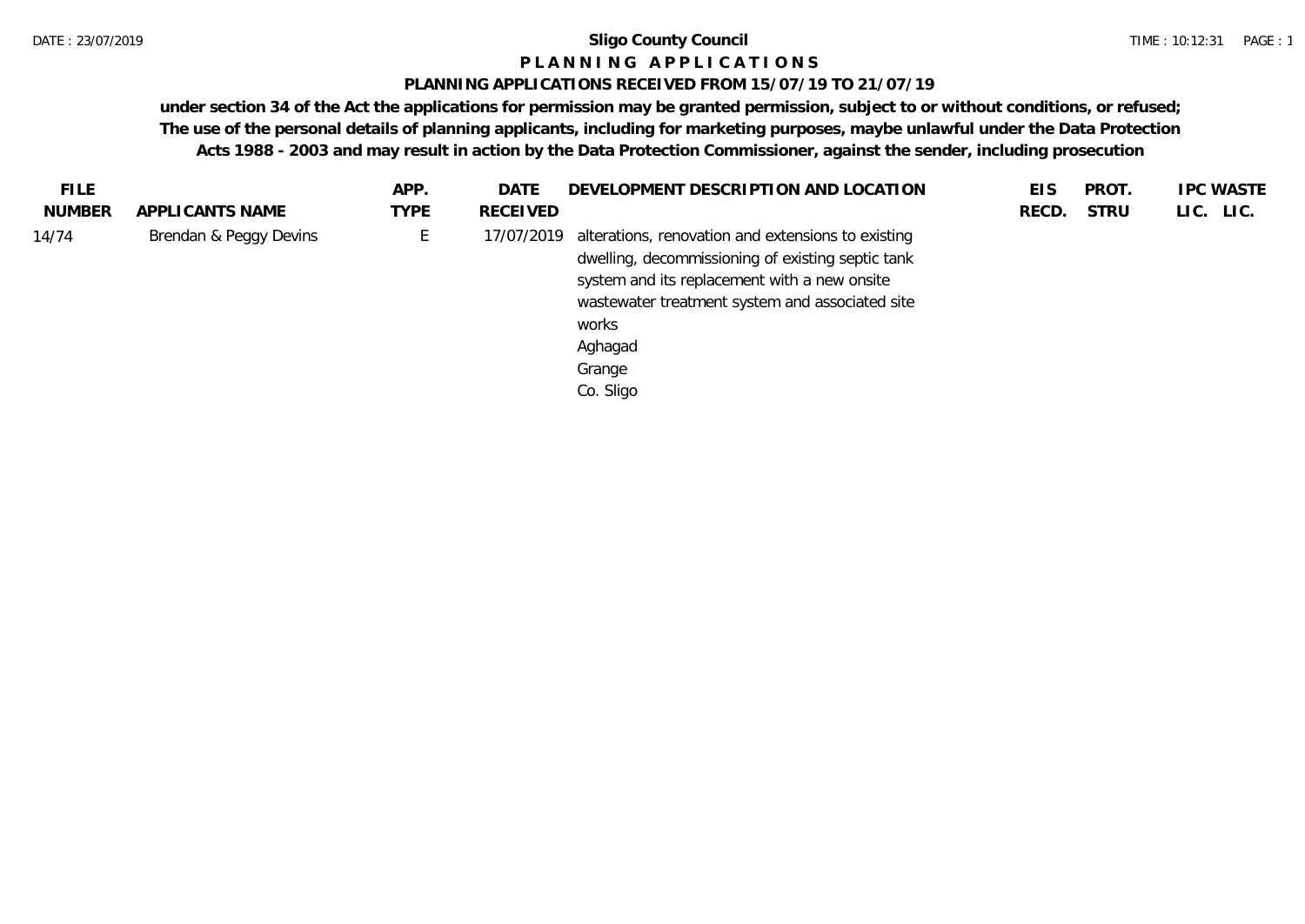#### **P L A N N I N G A P P L I C A T I O N S**

#### **PLANNING APPLICATIONS RECEIVED FROM 15/07/19 TO 21/07/19**

| <b>FILE</b>   |                 | APP.        | <b>DATE</b>     | DEVELOPMENT DESCRIPTION AND LOCATION                                                                                                                                                                                                                                                                                                                                                                                                                                                                                                                                                                                                                                                                                                                                                                                                                                                                                                                                      | <b>EIS</b> | PROT.       | <b>IPC WASTE</b> |
|---------------|-----------------|-------------|-----------------|---------------------------------------------------------------------------------------------------------------------------------------------------------------------------------------------------------------------------------------------------------------------------------------------------------------------------------------------------------------------------------------------------------------------------------------------------------------------------------------------------------------------------------------------------------------------------------------------------------------------------------------------------------------------------------------------------------------------------------------------------------------------------------------------------------------------------------------------------------------------------------------------------------------------------------------------------------------------------|------------|-------------|------------------|
| <b>NUMBER</b> | APPLICANTS NAME | <b>TYPE</b> | <b>RECEIVED</b> |                                                                                                                                                                                                                                                                                                                                                                                                                                                                                                                                                                                                                                                                                                                                                                                                                                                                                                                                                                           | RECD.      | <b>STRU</b> | LIC. LIC.        |
| 19/160        | John Hallinan   | P           | 17/07/2019      | for development consisting of an amendment to the<br>permitted grid connection (Ref. No. PL16/422). The<br>amended grid connection will be from the black<br>Lough Wind Farm at Tawnamore, Co. Sligo (Ref.<br>No. PL17/93 to the permitted control building at<br>Cloonkeelaun (Ref. No. PL 16/422), traversing the<br>townlands of Tawnamore and Cloonkeelaun. The<br>development will consist of a 20kv cable extending<br>to (a) circa 2.3 kilometres of overhead line<br>supported by a single wooden poles, (b)<br>approximately 240m of underground cabling<br>extending from turbine T2 at Black Lough to the first<br>wooden pole and (c) approximately 100m of<br>underground cabling from the southern-most pole of<br>the proposed overhead line to the control building at<br>Cloonkeelaun. An Environmental Impact<br>Assessment Report (EIAR) and a Natura Impact<br>Statement (NIS) will be submitted to the planning<br>authority with the application at | $\vee$     |             |                  |
|               |                 |             |                 | Tawnamore and Cloonkeelaun                                                                                                                                                                                                                                                                                                                                                                                                                                                                                                                                                                                                                                                                                                                                                                                                                                                                                                                                                |            |             |                  |
|               |                 |             |                 | Co. Sligo                                                                                                                                                                                                                                                                                                                                                                                                                                                                                                                                                                                                                                                                                                                                                                                                                                                                                                                                                                 |            |             |                  |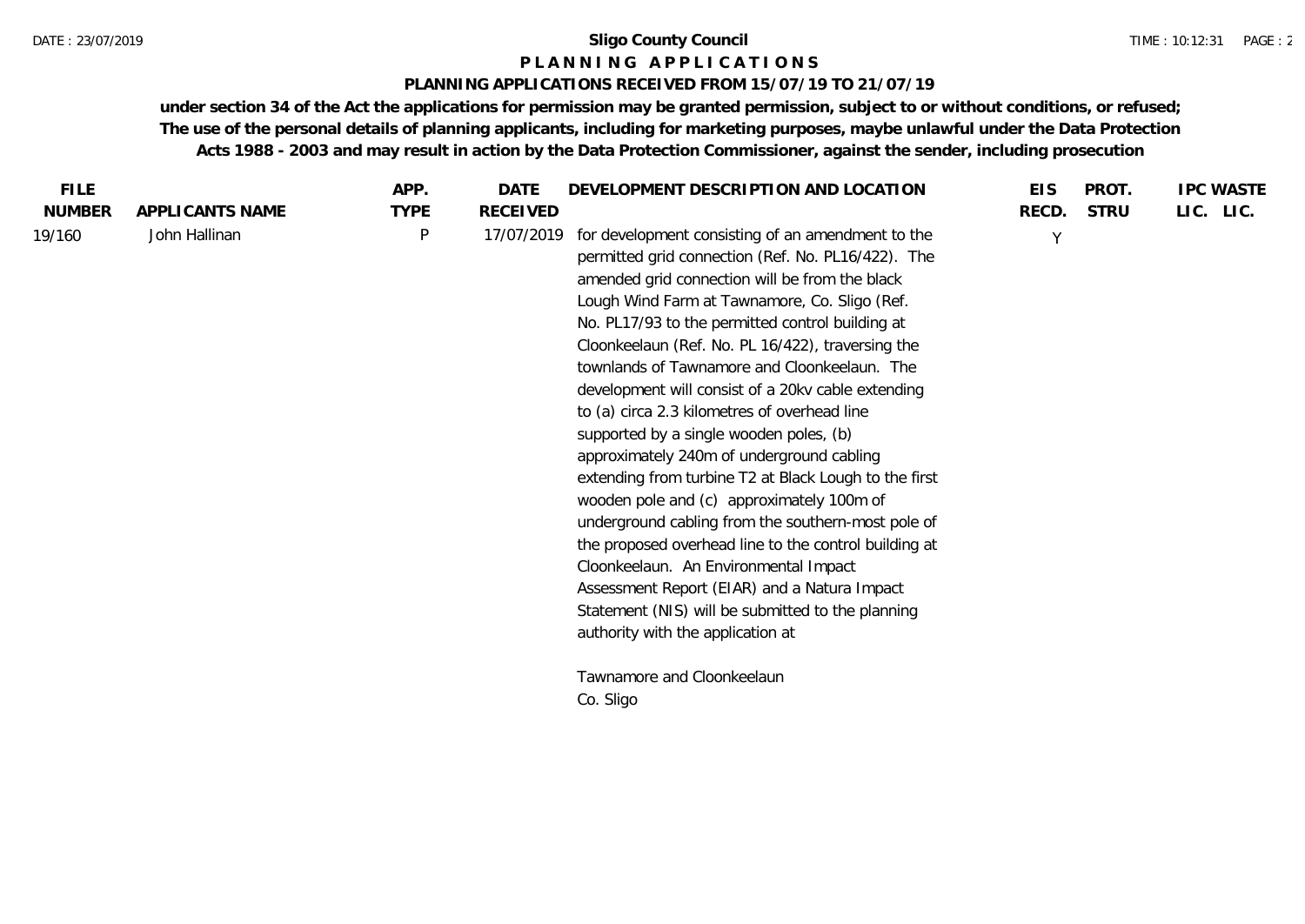### **P L A N N I N G A P P L I C A T I O N S**

#### **PLANNING APPLICATIONS RECEIVED FROM 15/07/19 TO 21/07/19**

| <b>FILE</b><br><b>NUMBER</b> | APPLICANTS NAME | APP.<br><b>TYPE</b> | <b>DATE</b><br><b>RECEIVED</b> | DEVELOPMENT DESCRIPTION AND LOCATION                                                                                                                                                                                      | <b>EIS</b><br>RECD. | PROT.<br><b>STRU</b> | <b>IPC WASTE</b><br>LIC. LIC. |
|------------------------------|-----------------|---------------------|--------------------------------|---------------------------------------------------------------------------------------------------------------------------------------------------------------------------------------------------------------------------|---------------------|----------------------|-------------------------------|
| 19/288                       | Brendan Brennan | $\mathsf{P}$        | 15/07/2019                     | Development consisting of the construction of 2 No.<br>Bell mouth entrances A and B onto public road to<br>facilitate access to forestry plantations together with<br>Internal access road and all associated site works. |                     |                      |                               |
|                              |                 |                     |                                | Mweelroe<br>Boyle<br>Co Sligo                                                                                                                                                                                             |                     |                      |                               |
| 19/289                       | John Smith      | $\mathsf{P}$        | 15/07/2019                     | Development consisting of the construction of<br>Proprietary Wastewater Treatment System and<br>Percolation area (PL09/566 refers)                                                                                        |                     |                      |                               |
|                              |                 |                     |                                | Carrownaree<br>Ardnaglass<br>Skreen<br>Co Sligo                                                                                                                                                                           |                     |                      |                               |
| 19/290                       | Paul Hannon     | $\mathsf{P}$        | 15/07/2019                     | Development consisting of the change of use of<br>existing ground floor unit circa 290m2 from office to<br>day centre use and all associated site works.                                                                  |                     |                      |                               |
|                              |                 |                     |                                | Unit 52 Fairgreen Square<br>Youngs Road<br>Ballysadare<br>Co Sligo                                                                                                                                                        |                     |                      |                               |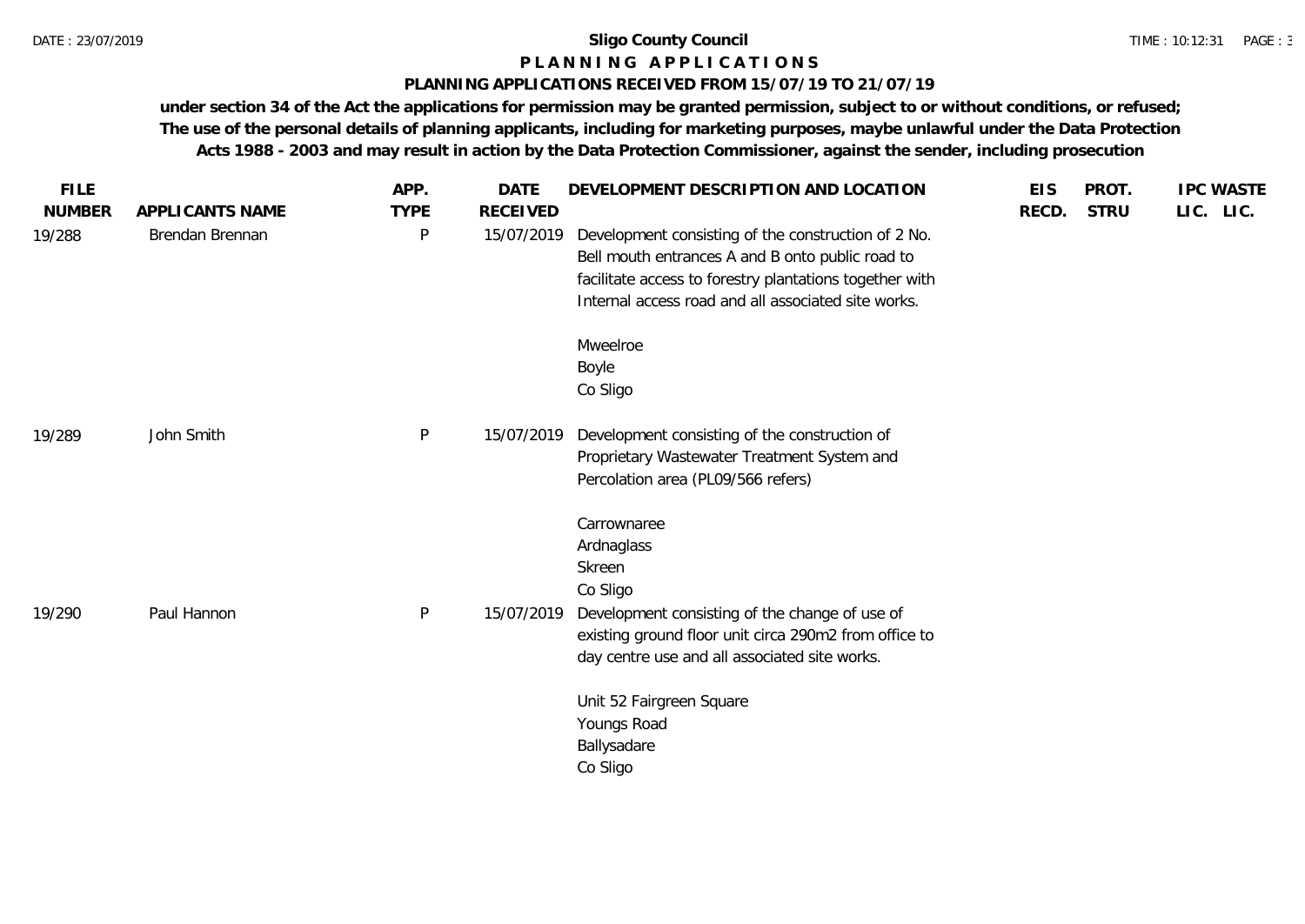#### TIME : 10:12:31 PAGE : 4

## **P L A N N I N G A P P L I C A T I O N S**

### **PLANNING APPLICATIONS RECEIVED FROM 15/07/19 TO 21/07/19**

| <b>FILE</b>   |                                                         | APP.        | <b>DATE</b>     | DEVELOPMENT DESCRIPTION AND LOCATION                                                                                                                                                                                                                                                                           | <b>EIS</b> | PROT.       | <b>IPC WASTE</b> |
|---------------|---------------------------------------------------------|-------------|-----------------|----------------------------------------------------------------------------------------------------------------------------------------------------------------------------------------------------------------------------------------------------------------------------------------------------------------|------------|-------------|------------------|
| <b>NUMBER</b> | APPLICANTS NAME                                         | <b>TYPE</b> | <b>RECEIVED</b> |                                                                                                                                                                                                                                                                                                                | RECD.      | <b>STRU</b> | LIC. LIC.        |
| 19/291        | Carbury National School and<br>Sligo Grammar School Ltd | $\sf P$     | 17/07/2019      | Development consisting of amendments to<br>previously granted planning ref: 17/144 including<br>proposed change in level of new artificial grass area<br>and amended boundary treatments between Carbury<br>N.S. And Sligo Grammar School. And all associated<br>site development works and service provision. |            |             |                  |
|               |                                                         |             |                 | The Mall<br>Sligo<br>Co Sligo                                                                                                                                                                                                                                                                                  |            |             |                  |
| 19/292        | Paul Wims                                               | P           | 17/07/2019      | Development consisting of the construction of a 3<br>bay slatted cattle shed (178sq.m plan floor area)<br>with underground slurry storage tank, concrete<br>aprons and associated site works.                                                                                                                  |            |             |                  |
|               |                                                         |             |                 | Cloonamahan<br>Collooney<br>Co Sligo                                                                                                                                                                                                                                                                           |            |             |                  |
| 19/293        | Mark Molloy                                             | P           | 18/07/2019      | Development consisting of the construction of a<br>dwelling house, garage, proprietary treatment unit<br>and soil polishing filter on site, together with all<br>ancillary site works and services on site.                                                                                                    |            |             |                  |
|               |                                                         |             |                 | Carrowreagh Cooper<br>Tubbercurry<br>Co Sligo                                                                                                                                                                                                                                                                  |            |             |                  |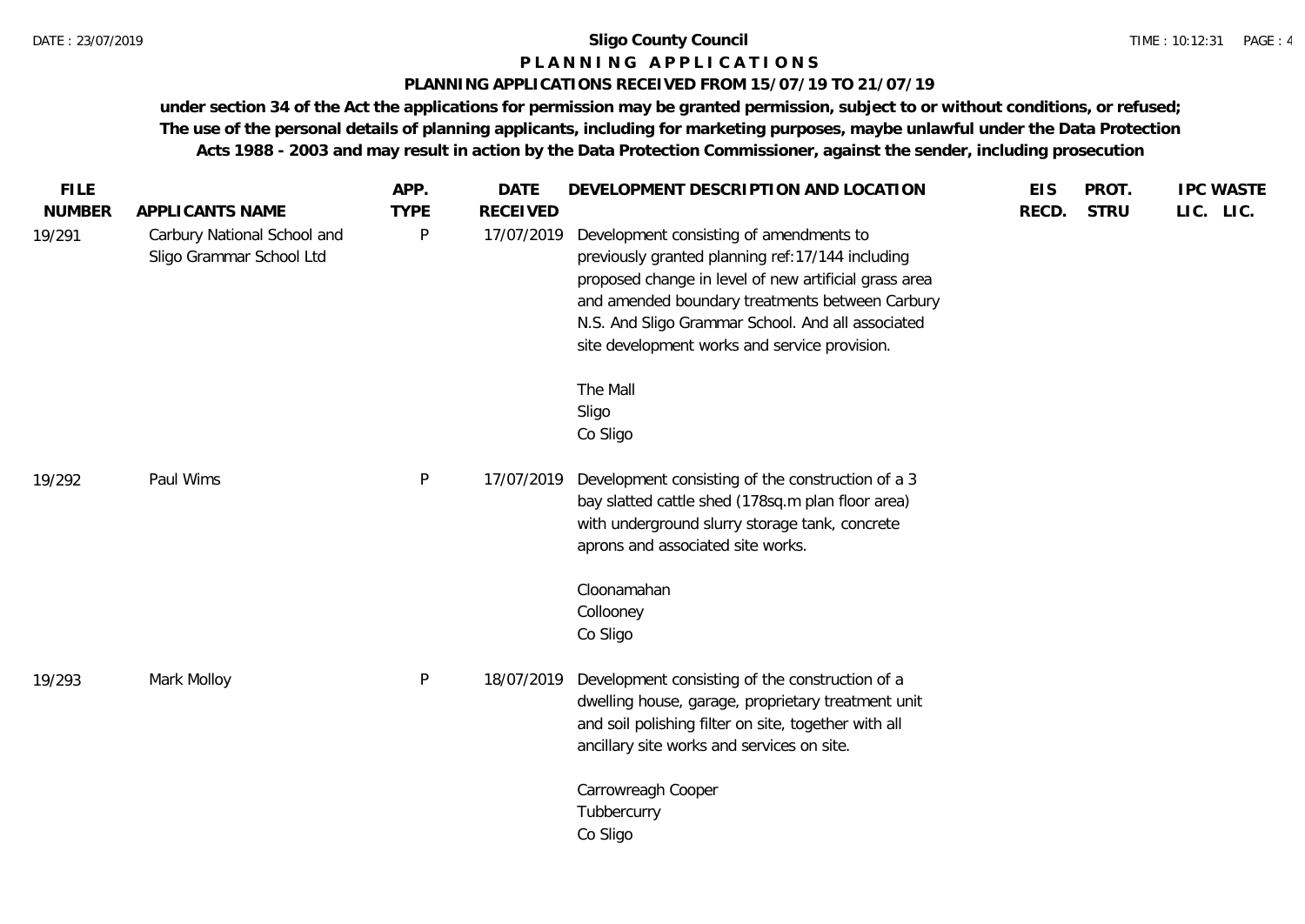#### **P L A N N I N G A P P L I C A T I O N S**

#### **PLANNING APPLICATIONS RECEIVED FROM 15/07/19 TO 21/07/19**

**under section 34 of the Act the applications for permission may be granted permission, subject to or without conditions, or refused; The use of the personal details of planning applicants, including for marketing purposes, maybe unlawful under the Data Protection Acts 1988 - 2003 and may result in action by the Data Protection Commissioner, against the sender, including prosecution**

\*\*\* END OF REPORT \*\*\*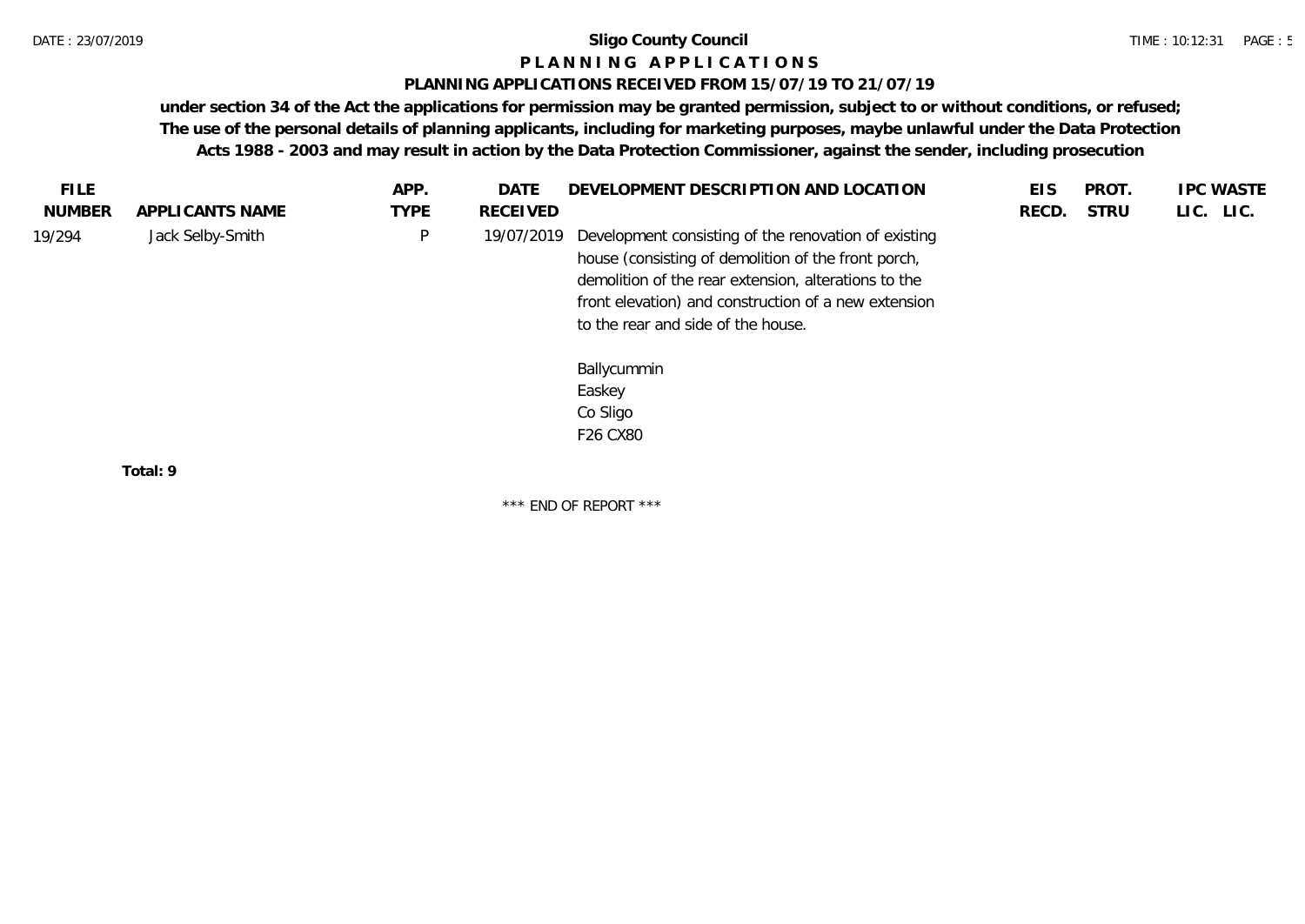### **P L A N N I N G A P P L I C A T I O N S**

### **PLANNING APPLICATIONS GRANTED FROM 15/07/2019 TO 21/07/2019**

**in deciding a planning application the planning authority, in accordance with section 34(3) of the Act, has had regard to submissions or observations recieved in accordance with these Regulations;**

**The use of the personal details of planning applicants, including for marketing purposes, maybe unlawful under the Data Protection Acts 1988 - 2003 and may result in action by the Data Protection Commissioner, against the sender, including prosecution.**

| <b>FILE</b>   |                                | APP.        | <b>DATE</b>     |                                                                                                                                                                                                                                                                                           | M.O.        | M.O.          |
|---------------|--------------------------------|-------------|-----------------|-------------------------------------------------------------------------------------------------------------------------------------------------------------------------------------------------------------------------------------------------------------------------------------------|-------------|---------------|
| <b>NUMBER</b> | APPLICANTS NAME                | <b>TYPE</b> | <b>RECEIVED</b> | DEVELOPMENT DESCRIPTION AND LOCATION                                                                                                                                                                                                                                                      | <b>DATE</b> | <b>NUMBER</b> |
| 19/109        | Michael Carpenter & Lisa Kiely | P           | 28/03/2019      | Development consisting of the construction of a<br>proposed new detached dwelling house, separate garage,<br>new entrance, new waste water treatment system,<br>connections to site services and all associated site works<br>and landscaping.<br>Slieveroe<br>Knocknarea<br>Co Sligo     | 15/07/2019  | P318/19       |
| 19/208        | Institute of Technology Sligo  | P           | 28/05/2019      | for development consisting of the alterations to<br>elevations, including the omission of a glazed canopy and<br>relocation of PV panels o the roof of Block K, previously<br>approved under Planning Ref: PL 17/290 & PL 18/514<br>Institute of Technology Sligo<br>Ballytivnan Townland | 16/07/2019  | P319/19       |
|               |                                |             |                 | Sligo                                                                                                                                                                                                                                                                                     |             |               |
| 19/213        | <b>Forestry Services Ltd</b>   | P           | 31/05/2019      | for development consisting of the construction of a new<br>forest entrance along with connections to all site services<br>and all other associated site works                                                                                                                             | 15/07/2019  | P315/19       |
|               |                                |             |                 | Derrinoghran Townland<br>Cloonloo<br>Co. Sligo                                                                                                                                                                                                                                            |             |               |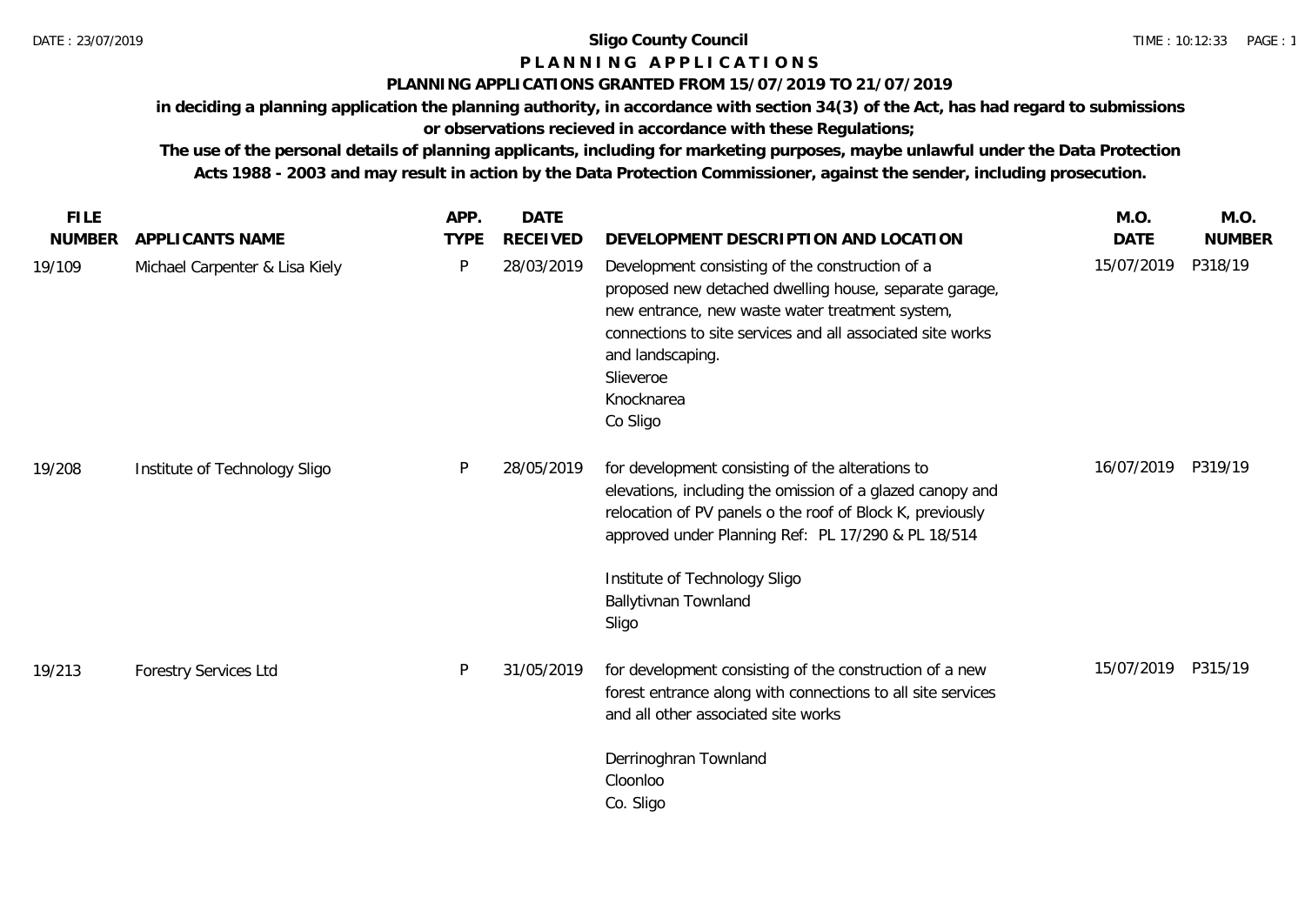# **P L A N N I N G A P P L I C A T I O N S**

### **PLANNING APPLICATIONS GRANTED FROM 15/07/2019 TO 21/07/2019**

**in deciding a planning application the planning authority, in accordance with section 34(3) of the Act, has had regard to submissions** 

### **or observations recieved in accordance with these Regulations;**

**The use of the personal details of planning applicants, including for marketing purposes, maybe unlawful under the Data Protection Acts 1988 - 2003 and may result in action by the Data Protection Commissioner, against the sender, including prosecution.**

| <b>FILE</b> |                     | APP. | DATE       |                                                                                                                                                                                                                                                                  | M.O         | M.O.          |
|-------------|---------------------|------|------------|------------------------------------------------------------------------------------------------------------------------------------------------------------------------------------------------------------------------------------------------------------------|-------------|---------------|
| NUMBER      | APPLICANTS NAME     | TYPE | RECEIVED   | DEVELOPMENT DESCRIPTION AND LOCATION                                                                                                                                                                                                                             | <b>DATE</b> | <b>NUMBER</b> |
| 19/217      | Kevin & Linda Burke | D    | 05/06/2019 | development consisting of works to an existing dwelling<br>house including: retention of an existing extension,<br>construction of a new extension, construction of a new<br>domestic shed and all associated site works.<br>Gurtagheen<br>Culleens<br>Co. Sligo | 18/07/2019  | P323/19       |
|             |                     |      |            |                                                                                                                                                                                                                                                                  |             |               |

**Total: 4**

\*\*\* END OF REPORT \*\*\*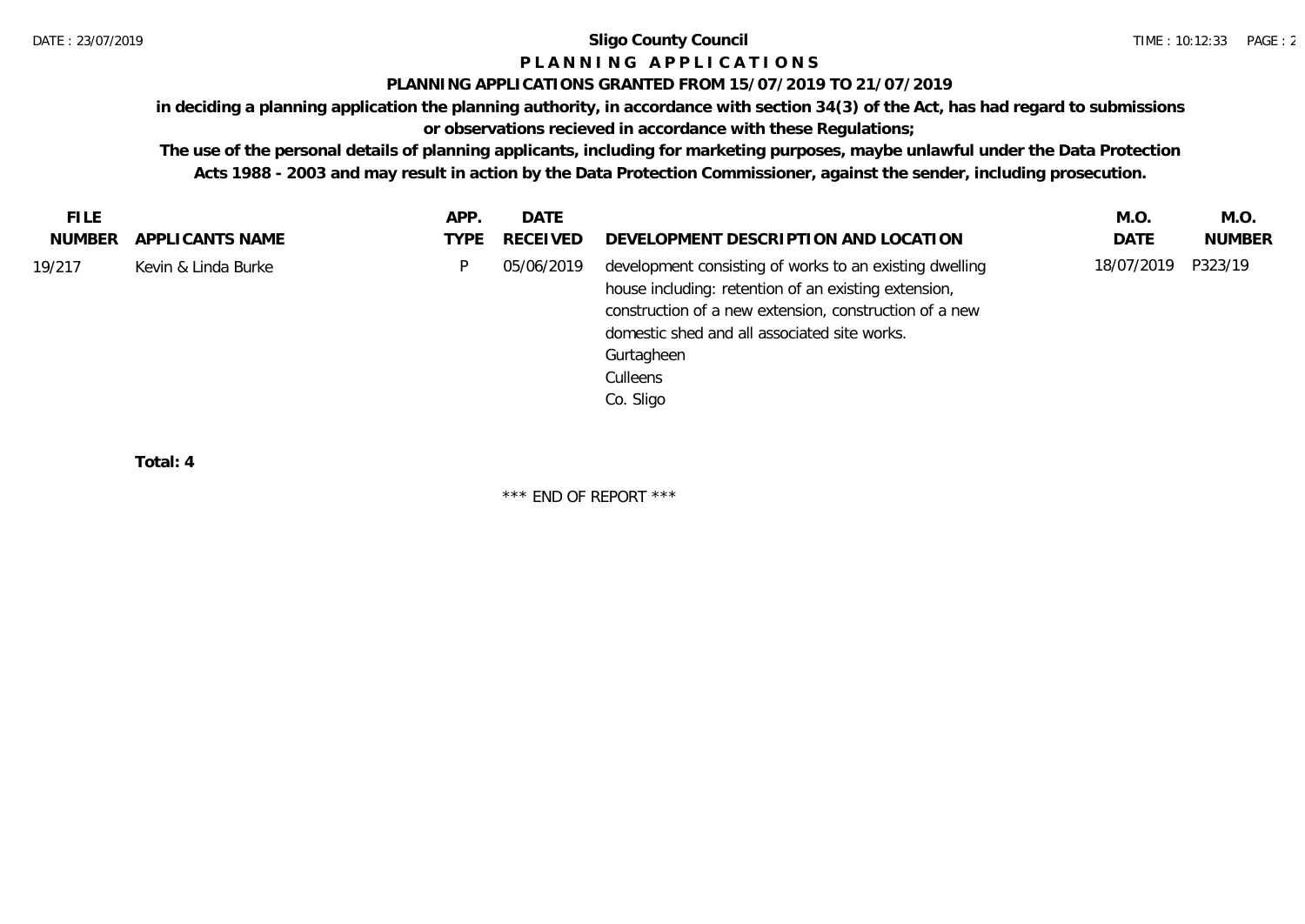### **P L A N N I N G A P P L I C A T I O N S**

#### **PLANNING APPLICATIONS REFUSED FROM 15/07/2019 TO 21/07/2019**

**in deciding a planning application the planning authority, in accordance with section 34(3) of the Act, has had regard to submissions or observations recieved in accordance with these Regulations;**

**The use of the personal details of planning applicants, including for marketing purposes, maybe unlawful under the Data Protection Acts 1988 - 2003 and may result in action by the Data Protection Commissioner, against the sender, including prosecution.**

| <b>FILE</b>   |                                                     | A DE | $\sim$ $\sim$ $\sim$<br>DA I | <b>ENT DESCRIPTION AND</b><br>$\cap$ nn.<br>)E\/F<br>. JIEN L<br>பட | IVI.U       | IVI.U         |
|---------------|-----------------------------------------------------|------|------------------------------|---------------------------------------------------------------------|-------------|---------------|
| <b>NUMBER</b> | <b>ANTS NAME</b><br>A DDI<br>$\sqrt{2}$<br>CAN<br>u | TVDL | ◡⊢                           | <b>OCATION</b>                                                      | <b>DATF</b> | <b>NUMBER</b> |

/

**Total: 0**

\*\*\* END OF REPORT \*\*\*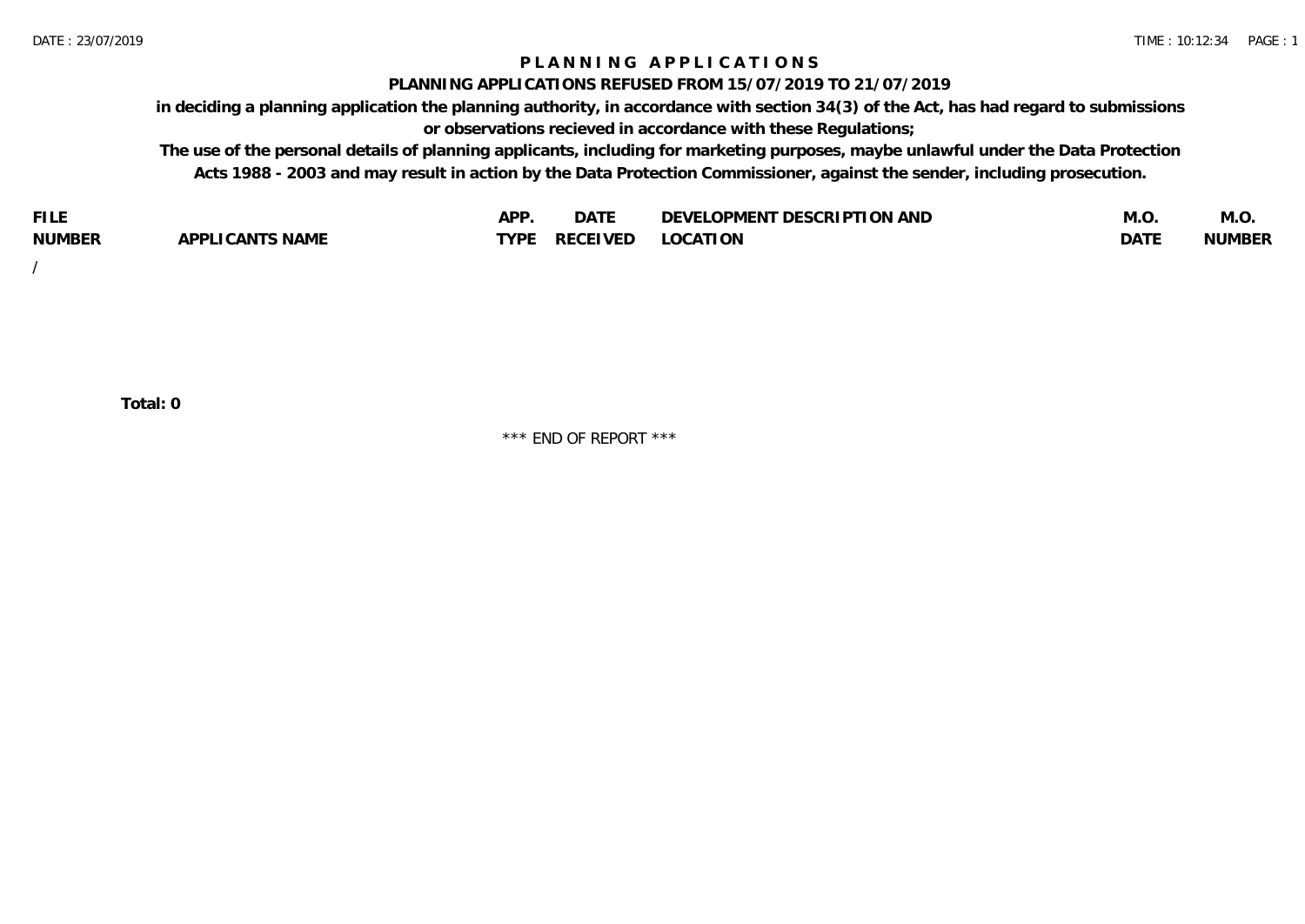### **A N B O R D P L E A N A L A APPEALS NOTIFIED FROM 15/07/2019 TO 21/07/2019**

| <b>FILE</b> | APPLICANTS NAME    | APP  | DECISON L   | L.A. DEVELOPMENT DESCRIPTION AND LOCATION | B.F         |
|-------------|--------------------|------|-------------|-------------------------------------------|-------------|
|             | NUMBER AND ADDRESS | TYPE | <b>DATE</b> | <b>DEC</b>                                | <b>DATE</b> |

 **Total : 0**

**\*\*\*\*\*\*\*\*\*\*\*\* END OF REPORT \*\*\*\*\*\*\*\*\*\*\*\***